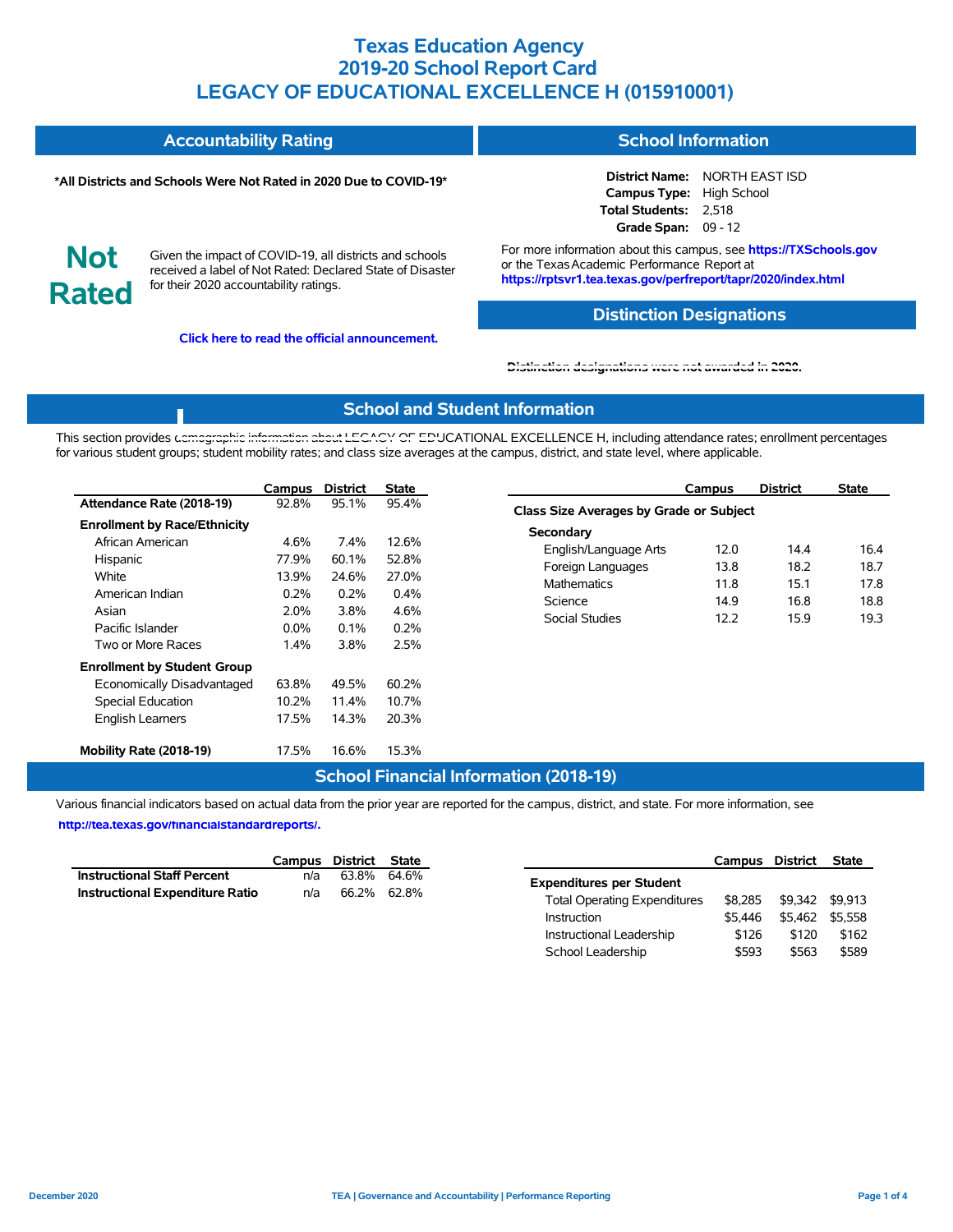### **STAAR Outcomes**

This section provides STAAR performance and Academic Growth outcomes. Academic Growth measures whether students are maintaining performance or improving from year to year. **Please note that due to the cancellation of spring 2020 State of Texas Assessments of Academic Readiness (STAAR) due to the COVID-19 pandemic, the performance of this year's report is not updated.**

|                                                                                |      |              |     |     | <b>African</b>                    |     |       | American                 |        | <b>Pacific</b>  | More   | Econ          |
|--------------------------------------------------------------------------------|------|--------------|-----|-----|-----------------------------------|-----|-------|--------------------------|--------|-----------------|--------|---------------|
|                                                                                |      | <b>State</b> |     |     | District Campus American Hispanic |     | White | Indian                   | Asian  | <b>Islander</b> | Races  | <b>Disadv</b> |
| STAAR Performance Rates at Approaches Grade Level or Above (All Grades Tested) |      |              |     |     |                                   |     |       |                          |        |                 |        |               |
| All Subjects                                                                   | 2019 | 78%          | 81% | 78% | 63%                               | 77% | 88%   | $\ast$                   | 96%    | $\ast$          | 92%    | 74%           |
|                                                                                | 2018 | 77%          | 81% | 75% | 71%                               | 73% | 85%   | $\overline{\phantom{a}}$ | 93%    | $\ast$          | 86%    | 70%           |
| ELA/Reading                                                                    | 2019 | 75%          | 79% | 67% | 47%                               | 66% | 83%   | $\ast$                   | 94%    | *               | 84%    | 61%           |
|                                                                                | 2018 | 74%          | 79% | 64% | 55%                               | 61% | 80%   | $\overline{\phantom{a}}$ | 92%    | *               | 80%    | 57%           |
| <b>Mathematics</b>                                                             | 2019 | 82%          | 83% | 82% | 81%                               | 83% | 77%   | $\blacksquare$           | $\ast$ | $\overline{a}$  | $\ast$ | 81%           |
|                                                                                | 2018 | 81%          | 83% | 69% | 68%                               | 69% | 71%   | $\overline{\phantom{a}}$ | $\ast$ | $\overline{a}$  | $\ast$ | 67%           |
| Science                                                                        | 2019 | 81%          | 86% | 86% | 72%                               | 85% | 94%   | $\overline{\phantom{a}}$ | 100%   | $\overline{a}$  | 100%   | 83%           |
|                                                                                | 2018 | 80%          | 85% | 88% | 87%                               | 87% | 91%   | $\overline{\phantom{a}}$ | 100%   | $\overline{a}$  | 100%   | 84%           |
| <b>Social Studies</b>                                                          | 2019 | 81%          | 85% | 95% | 82%                               | 95% | 95%   | $\ast$                   | 100%   | $\ast$          | 100%   | 93%           |
|                                                                                | 2018 | 78%          | 83% | 97% | 97%                               | 97% | 99%   | $\overline{a}$           | 100%   | $\ast$          | 100%   | 97%           |
| STAAR Performance Rates at Meets Grade Level or Above (All Grades Tested)      |      |              |     |     |                                   |     |       |                          |        |                 |        |               |
| All Subjects                                                                   | 2019 | 50%          | 56% | 56% | 45%                               | 53% | 79%   | $\ast$                   | 85%    | $\ast$          | 85%    | 49%           |
|                                                                                | 2018 | 48%          | 56% | 51% | 38%                               | 47% | 73%   | $\overline{a}$           | 74%    | $\ast$          | 83%    | 42%           |
| ELA/Reading                                                                    | 2019 | 48%          | 55% | 48% | 32%                               | 45% | 74%   | $\ast$                   | 82%    | $\ast$          | 79%    | 39%           |
|                                                                                | 2018 | 46%          | 55% | 44% | 36%                               | 39% | 71%   | $\overline{a}$           | 81%    | $\ast$          | 73%    | 36%           |
| Mathematics                                                                    | 2019 | 52%          | 54% | 49% | 43%                               | 48% | 57%   | $\overline{a}$           | $\ast$ | $\overline{a}$  | $\ast$ | 49%           |
|                                                                                | 2018 | 50%          | 53% | 28% | 14%                               | 27% | 41%   | $\overline{\phantom{a}}$ | $\ast$ | $\overline{a}$  | $\ast$ | 25%           |
| Science                                                                        | 2019 | 54%          | 64% | 61% | 52%                               | 57% | 86%   | $\overline{\phantom{a}}$ | 82%    | $\overline{a}$  | 82%    | 53%           |
|                                                                                | 2018 | 51%          | 62% | 56% | 33%                               | 53% | 77%   | $\overline{\phantom{a}}$ | 67%    | $\overline{a}$  | 100%   | 46%           |
| <b>Social Studies</b>                                                          | 2019 | 55%          | 65% | 80% | 71%                               | 78% | 89%   | $\ast$                   | 93%    | $\ast$          | 100%   | 74%           |
|                                                                                | 2018 | 53%          | 64% | 82% | 70%                               | 81% | 92%   | $\overline{\phantom{a}}$ | 78%    | $\ast$          | 100%   | 76%           |
| STAAR Performance Rates at Masters Grade Level (All Grades Tested)             |      |              |     |     |                                   |     |       |                          |        |                 |        |               |
| All Subjects                                                                   | 2019 | 24%          | 29% | 23% | 17%                               | 19% | 47%   | $\ast$                   | 57%    | $\ast$          | 54%    | 16%           |
|                                                                                | 2018 | 22%          | 27% | 18% | 11%                               | 15% | 39%   | $\overline{\phantom{a}}$ | 39%    | *               | 34%    | 12%           |
| ELA/Reading                                                                    | 2019 | 21%          | 25% | 9%  | 5%                                | 6%  | 27%   | $\ast$                   | 35%    | *               | 26%    | 3%            |
|                                                                                | 2018 | 19%          | 24% | 6%  | $1\%$                             | 4%  | 21%   | $\overline{\phantom{a}}$ | 23%    | $\ast$          | 27%    | 2%            |
| <b>Mathematics</b>                                                             | 2019 | 26%          | 29% | 23% | 10%                               | 23% | 27%   | $\overline{a}$           | $\ast$ | $\overline{a}$  | $\ast$ | 21%           |
|                                                                                | 2018 | 24%          | 27% | 9%  | 4%                                | 9%  | 12%   | $\overline{\phantom{a}}$ | $\ast$ | $\overline{a}$  | $\ast$ | 6%            |
| Science                                                                        | 2019 | 25%          | 34% | 27% | 21%                               | 21% | 58%   | $\overline{\phantom{a}}$ | 55%    | $\overline{a}$  | 82%    | 17%           |
|                                                                                | 2018 | 23%          | 33% | 26% | 13%                               | 20% | 56%   | $\overline{\phantom{a}}$ | 56%    | $\overline{a}$  | 33%    | 15%           |
| Social Studies                                                                 | 2019 | 33%          | 46% | 57% | 54%                               | 51% | 86%   | $\ast$                   | 93%    | *               | 83%    | 48%           |
|                                                                                | 2018 | 31%          | 43% | 54% | 40%                               | 49% | 78%   | $\overline{a}$           | 78%    | $\ast$          | 67%    | 45%           |
| <b>Academic Growth Score (All Grades Tested)</b>                               |      |              |     |     |                                   |     |       |                          |        |                 |        |               |
| <b>Both Subjects</b>                                                           | 2019 | 69           | 70  | 70  | 76                                | 69  | 73    | $\ast$                   | 93     | $\overline{a}$  | 92     | 68            |
|                                                                                | 2018 | 69           | 72  | 56  | 50                                | 54  | 66    | $\overline{\phantom{a}}$ | 63     | $\ast$          | 81     | 52            |
| ELA/Reading                                                                    | 2019 | 68           | 70  | 71  | 82                                | 70  | 74    | $\ast$                   | 92     | $\overline{a}$  | 89     | 68            |
|                                                                                | 2018 | 69           | 71  | 63  | 61                                | 62  | 69    | $\overline{a}$           | 67     | $\ast$          | 79     | 60            |
| <b>Mathematics</b>                                                             | 2019 | 70           | 71  | 69  | 67                                | 69  | 66    | $\overline{\phantom{a}}$ | $\ast$ |                 | $\ast$ | 68            |
|                                                                                | 2018 | 70           | 73  | 42  | 37                                | 41  | 55    |                          | $\ast$ |                 | $\ast$ | 39            |

? Indicates that the data for this item were statistically improbable or were reported outside a reasonable range.<br>- Indicates zero observations reported for this group.<br>\* Indicates results are masked due to small numbers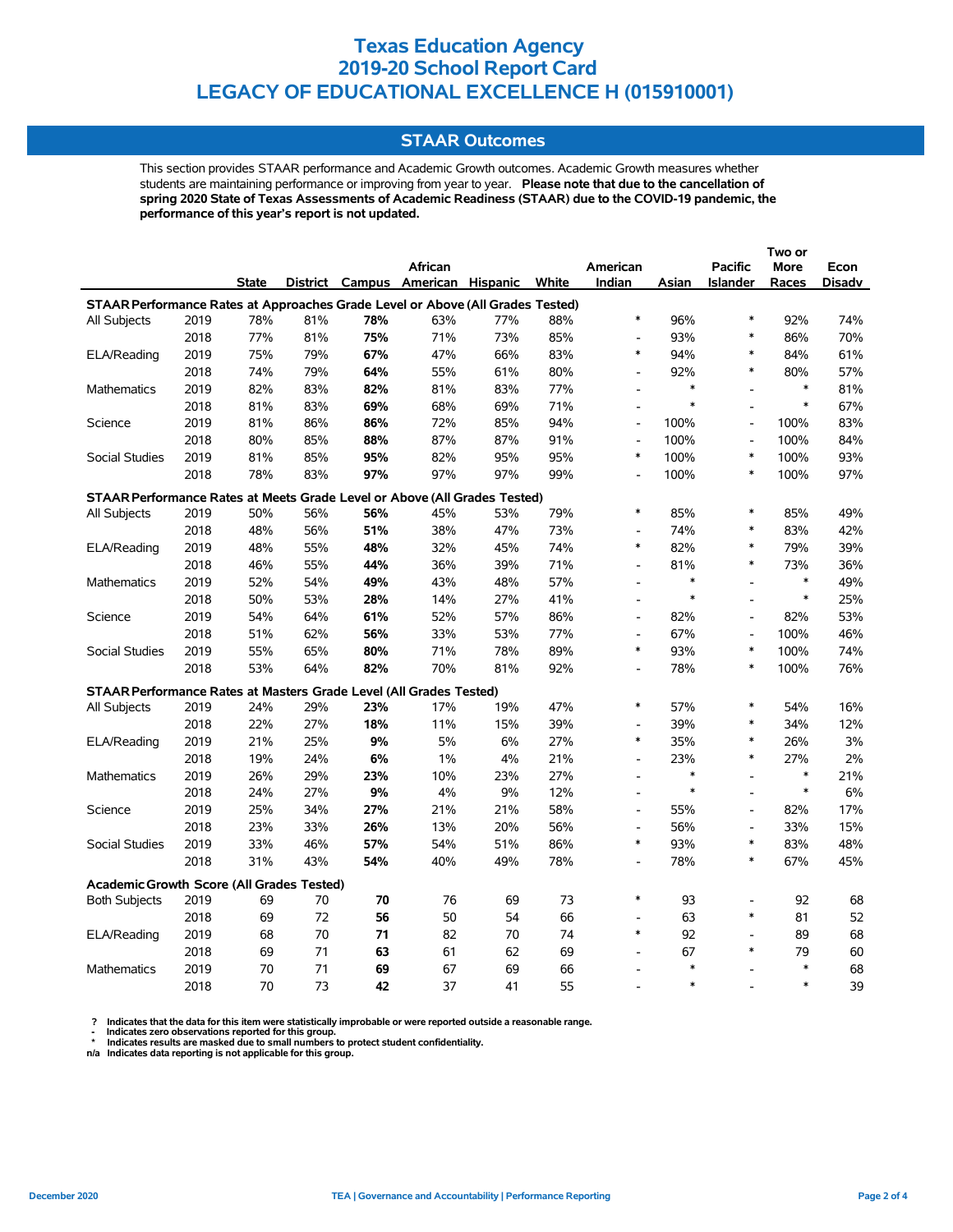## **Graduation and College, Career, and Military Readiness Outcomes**

This section provides graduation, graduation plan, and College, Career, and Military Readiness rates.

|                                                             | <b>State</b> | District |        | African<br>Campus American Hispanic |        | White  | American<br>Indian           | Asian  | <b>Pacific</b><br><b>Islander</b> | Two or<br>More<br>Races | Econ<br>Disadv |
|-------------------------------------------------------------|--------------|----------|--------|-------------------------------------|--------|--------|------------------------------|--------|-----------------------------------|-------------------------|----------------|
| Annual Dropout Rate (Gr 9-12)                               |              |          |        |                                     |        |        |                              |        |                                   |                         |                |
| 2018-19                                                     | 1.9%         | 1.7%     | 2.7%   | 5.4%                                | 2.7%   | 1.6%   | ∗                            | 0.0%   | ∗                                 | 3.1%                    | 3.2%           |
| 2017-18                                                     | 1.9%         | 1.7%     | 3.3%   | 5.0%                                | 3.5%   | 1.1%   | $\ast$                       | 4.5%   | $\ast$                            | 2.7%                    | 3.8%           |
| 4-Year Longitudinal Rate (Gr 9-12)<br>Class of 2019         |              |          |        |                                     |        |        |                              |        |                                   |                         |                |
| Graduated                                                   | 90.0%        | 93.4%    | 89.7%  | 80.8%                               | 89.0%  | 94.1%  | $\overline{a}$               | 100.0% |                                   | 100.0%                  | 87.5%          |
| Graduates, TxCHSE, & Cont                                   | 94.1%        | 95.5%    | 91.5%  | 84.6%                               | 91.1%  | 94.1%  | ÷,                           | 100.0% |                                   | 100.0%                  | 89.4%          |
| Class of 2018<br>Graduated                                  | 90.0%        | 92.8%    | 88.2%  | 94.1%                               | 87.3%  | 89.9%  |                              | 100.0% |                                   | 100.0%                  | 85.0%          |
| Graduates, TxCHSE, & Cont                                   | 94.3%        | 95.4%    | 90.9%  | 94.1%                               | 89.7%  | 95.7%  |                              | 100.0% |                                   | 100.0%                  | 87.7%          |
| 5-Year Extended Longitudinal Rate (Gr 9-12)                 |              |          |        |                                     |        |        |                              |        |                                   |                         |                |
| Class of 2018<br>Graduated                                  | 92.2%        | 94.6%    | 89.8%  | 88.9%                               | 89.2%  | 91.2%  | Ĭ.                           | 100.0% |                                   | 100.0%                  | 86.8%          |
| Graduates, TxCHSE, & Cont                                   | 93.9%        | 95.1%    | 91.0%  | 94.4%                               | 90.0%  | 94.1%  |                              | 100.0% |                                   | 100.0%                  | 88.1%          |
| Class of 2017                                               |              |          |        |                                     |        |        |                              |        |                                   |                         |                |
| Graduated                                                   | 92.0%        | 93.7%    | 90.7%  | 84.2%                               | 90.2%  | 95.0%  | ∗                            | 100.0% | $\ast$                            | 100.0%                  | 88.1%          |
| Graduates, TxCHSE, & Cont                                   | 93.7%        | 94.7%    | 91.3%  | 86.8%                               | 90.6%  | 96.3%  | ∗                            | 100.0% | $\ast$                            | 100.0%                  | 88.8%          |
| 6-Year Extended Longitudinal Rate (Gr 9-12)                 |              |          |        |                                     |        |        |                              |        |                                   |                         |                |
| Class of 2017                                               |              |          |        |                                     |        |        |                              |        |                                   |                         |                |
| Graduated                                                   | 92.4%        | 94.1%    | 90.7%  | 84.2%                               | 90.2%  | 95.0%  | $\ast$                       | 100.0% | $\ast$                            | 100.0%                  | 88.1%          |
| Graduates, TxCHSE, & Cont                                   | 93.7%        | 94.8%    | 91.3%  | 84.2%                               | 90.8%  | 96.3%  | $\ast$                       | 100.0% | $\ast$                            | 100.0%                  | 88.8%          |
| Class of 2016                                               |              |          |        |                                     |        |        |                              |        |                                   |                         |                |
| Graduated                                                   | 92.1%        | 93.9%    | 87.5%  | 85.7%                               | 85.7%  | 96.3%  | $\ast$                       | 85.7%  |                                   | 100.0%                  | 83.8%          |
| Graduates, TxCHSE, & Cont                                   | 93.4%        | 94.4%    | 88.0%  | 90.5%                               | 86.1%  | 96.3%  | *                            | 85.7%  | $\ast$                            | 100.0%                  | 84.6%          |
| 4-Year Federal Graduation Rate Without Exclusions (Gr 9-12) |              |          |        |                                     |        |        |                              |        |                                   |                         |                |
| Class of 2019                                               | 90.0%        | 91.7%    | 88.7%  | 78.6%                               | 88.3%  | 92.0%  |                              | 100.0% |                                   | 100.0%                  | 86.6%          |
| Class of 2018                                               | 90.0%        | 91.3%    | 86.8%  | 95.0%                               | 85.7%  | 90.3%  | $\ast$                       | 100.0% |                                   | 100.0%                  | 84.0%          |
| RHSP/DAP Graduates (Longitudinal Rate)                      |              |          |        |                                     |        |        |                              |        |                                   |                         |                |
| Class of 2019                                               | 73.3%        | 52.9%    |        |                                     |        |        |                              |        |                                   |                         |                |
| Class of 2018                                               | 68.5%        | 69.1%    | 100.0% |                                     | 100.0% | $\ast$ |                              |        |                                   |                         | 100.0%         |
| RHSP/DAP/FHSP-E/FHSP-DLA Graduates (Longitudinal Rate)      |              |          |        |                                     |        |        |                              |        |                                   |                         |                |
| Class of 2019                                               | 87.6%        | 78.0%    | 76.2%  | 71.4%                               | 74.3%  | 87.5%  | Ĭ.                           | 77.8%  |                                   | 71.4%                   | 67.8%          |
| Class of 2018                                               | 86.8%        | 75.7%    | 73.6%  | 81.3%                               | 71.5%  | 83.9%  | $\overline{\phantom{a}}$     | 85.7%  | $\overline{\phantom{a}}$          | 76.9%                   | 68.9%          |
| College, Career, and Military Ready (Annual Graduates)      |              |          |        |                                     |        |        |                              |        |                                   |                         |                |
| 2018-19                                                     | 72.9%        | 68.5%    | 56.7%  | 38.1%                               | 53.3%  | 76.5%  | $\overline{\phantom{a}}$     | 88.9%  |                                   | 58.3%                   | 46.0%          |
| 2017-18                                                     | 65.5%        | 63.7%    | 50.8%  | 50.0%                               | 45.7%  | 79.4%  |                              | 66.7%  |                                   | 76.9%                   | 43.4%          |
| <b>SAT/ACT Results (Annual Graduates)</b><br>Tested         |              |          |        |                                     |        |        |                              |        |                                   |                         |                |
| 2018-19                                                     | 75.0%        | 69.8%    | 57.7%  | 57.1%                               | 53.1%  | 79.0%  |                              | 66.7%  |                                   | 100.0%                  | 43.5%          |
| 2017-18                                                     | 74.6%        | 71.7%    | 58.4%  | 50.0%                               | 52.5%  | 92.1%  |                              | 100.0% |                                   | 84.6%                   | 50.7%          |
| Average SAT Score                                           |              |          |        |                                     |        |        |                              |        |                                   |                         |                |
| 2018-19                                                     | 1027         | 1110     | 1083   | 1039                                | 1059   | 1171   | $\qquad \qquad \blacksquare$ | 1173   | $\overline{\phantom{a}}$          | 1044                    | 1018           |
| 2017-18                                                     | 1036         | 1113     | 1064   | 1064                                | 1033   | 1170   | $\overline{\phantom{a}}$     | 1042   | $\overline{\phantom{a}}$          | 1179                    | 1003           |
| Average ACT Score                                           |              |          |        |                                     |        |        |                              |        |                                   |                         |                |
| 2018-19                                                     | 20.6         | 23.1     | 21.1   | $\ast$                              | 19.8   | 24.9   |                              | 23.2   |                                   | $\ast$                  | 18.5           |
| 2017-18                                                     | 20.6         | 23.0     | 21.5   | 22.7                                | 20.4   | 24.7   | $\overline{\phantom{a}}$     | 20.2   |                                   | $\ast$                  | 19.1           |

? Indicates that the data for this item were statistically improbable or were reported outside a reasonable range.<br>- Indicates zero observations reported for this group.<br>\* Indicates results are masked due to small numbers